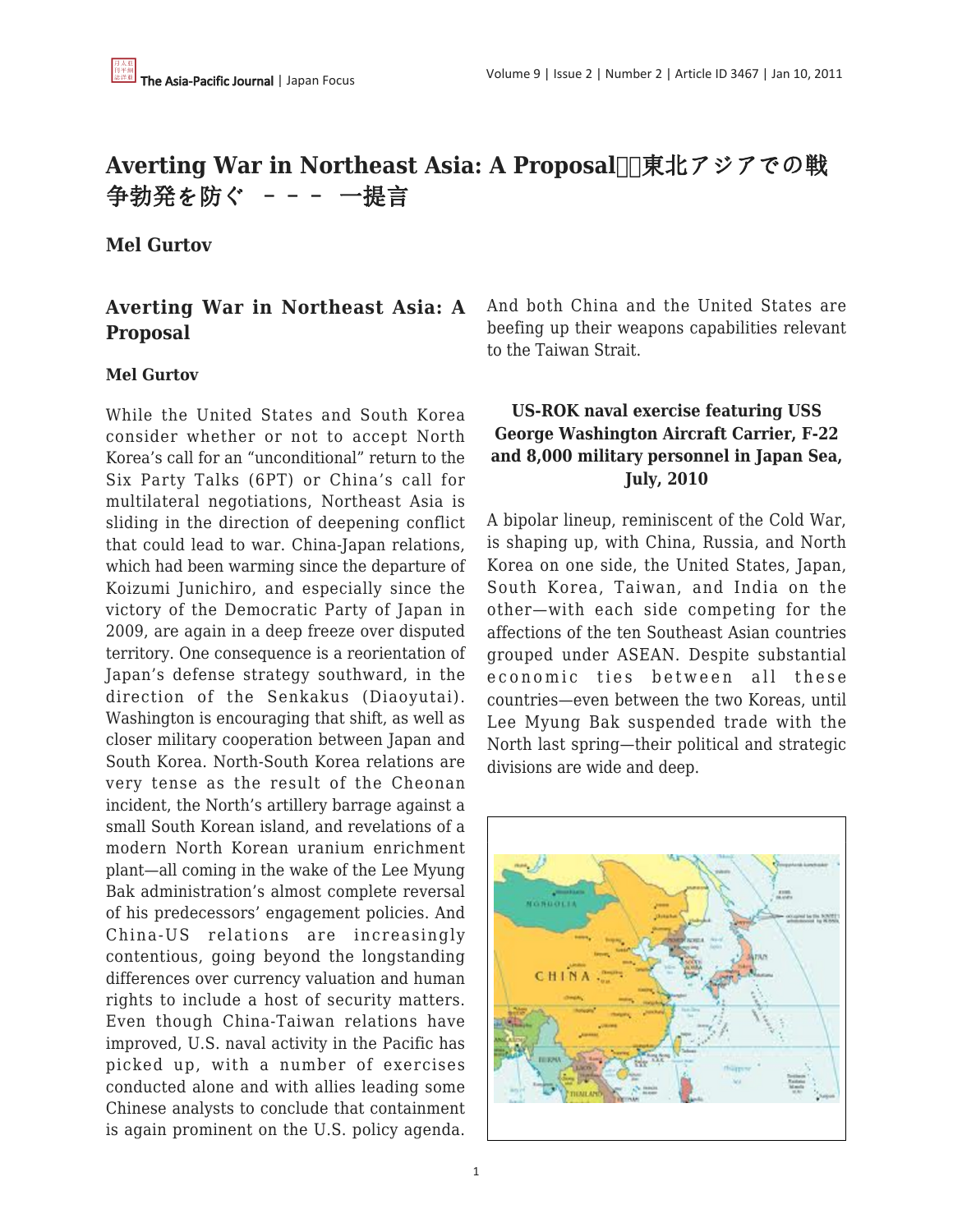President Hu Jintao's January 19, 2011 visit to Washington provides the occasion to attempt a diplomatic breakthrough. The most critical need of countries in Northeast Asia is an institution for crisis prevention, crisis management, and other security-promoting purposes—what might be called a Northeast Asia Security Dialogue Mechanism (NEASDM). It would be an outgrowth of the Six Party Talks, where all the parties twice agreed (in 2005 and 2007) to create such a mechanism. The Russian Federation, as the country charged by the 6PT with chairing the working group on a regional security mechanism, is best situated to initiate creation of a NEASDM, whether or not the 6PT resume. Those talks have focused on only one issue: how to denuclearize North Korea while meeting its security and energy needs. But the nuclear issue is not the only source of insecurity in Northeast Asia. The threat of open conflict is real enough that a regional mechanism, geared to discussion of a wide range of security issues—economic, maritime, environmental, energy, and territorial, as well as nuclear—should be given separate and urgent consideration.

Russia's ambassador to Seoul, Konstantine Vnukov, said on December 7, 2010: "Russia is currently considering the very serious situation around the Korean Peninsula and asking countries to prevent further escalation. Parties concerned should avoid behavior that could be misinterpreted because military action can escalate quickly." That concern is precisely what drives this proposal. Since there are no outside honest brokers for disputes in Northeast Asia, the NEASDM can function as a "circuit breaker," able to interrupt patterns of escalating confrontation when tensions in the region increase—as they are now.

How might the NEASDM actually work? Following are some specifics:

First, all six countries in the 6PT should be members, but no others, although other countries or organizations might be invited to participate for a specific session. Second, the NEASDM should be institutionalized, perhaps situated in Beijing, with a commitment to meet several times a year at regular intervals regardless of the state of affairs in the region—but with the provision that any of the parties can convene a meeting in a crisis. Third, there should be an understanding among the member-states that the NEASDM meets whether or not all parties are willing to participate so that a boycott by one party cannot prevent the group from meeting. Fourth, the NEASDM's agenda should be unrestricted; the members should be prepared to discuss any issue that any one of them believes is important.

What might a Northeast Asia SDM discuss? It should be open to a wide range of political and security issues, such as a code of conduct to govern territorial and boundary disputes, military budget transparency, weapons transfers and deployments, terrorism, and piracy. Normalization of relations among all six countries should be a priority; full recognition of the DPRK by the United States and Japan costs nothing but is an important incentive for meaningful North Korean participation. Creating a nuclear-weapon free zone (NWFZ) in all or part of Northeast Asia is an especially worthy agenda item. Environmental, labor, poverty, and public health issues also merit discussion, as well as measures to support confidence building and trust in the dialogue process itself.

A NEASDM would bring decided advantages to each party. For example, North Korea would gain diplomatic recognition (and thus added legitimacy), access to long-term economic development assistance, and the potential for security guarantees by the major powers sufficient for it to eliminate its nuclear weapons, if not immediately then later—a lasting legacy for Kim Jong Il. Its nuclear weapons would not be the sole object of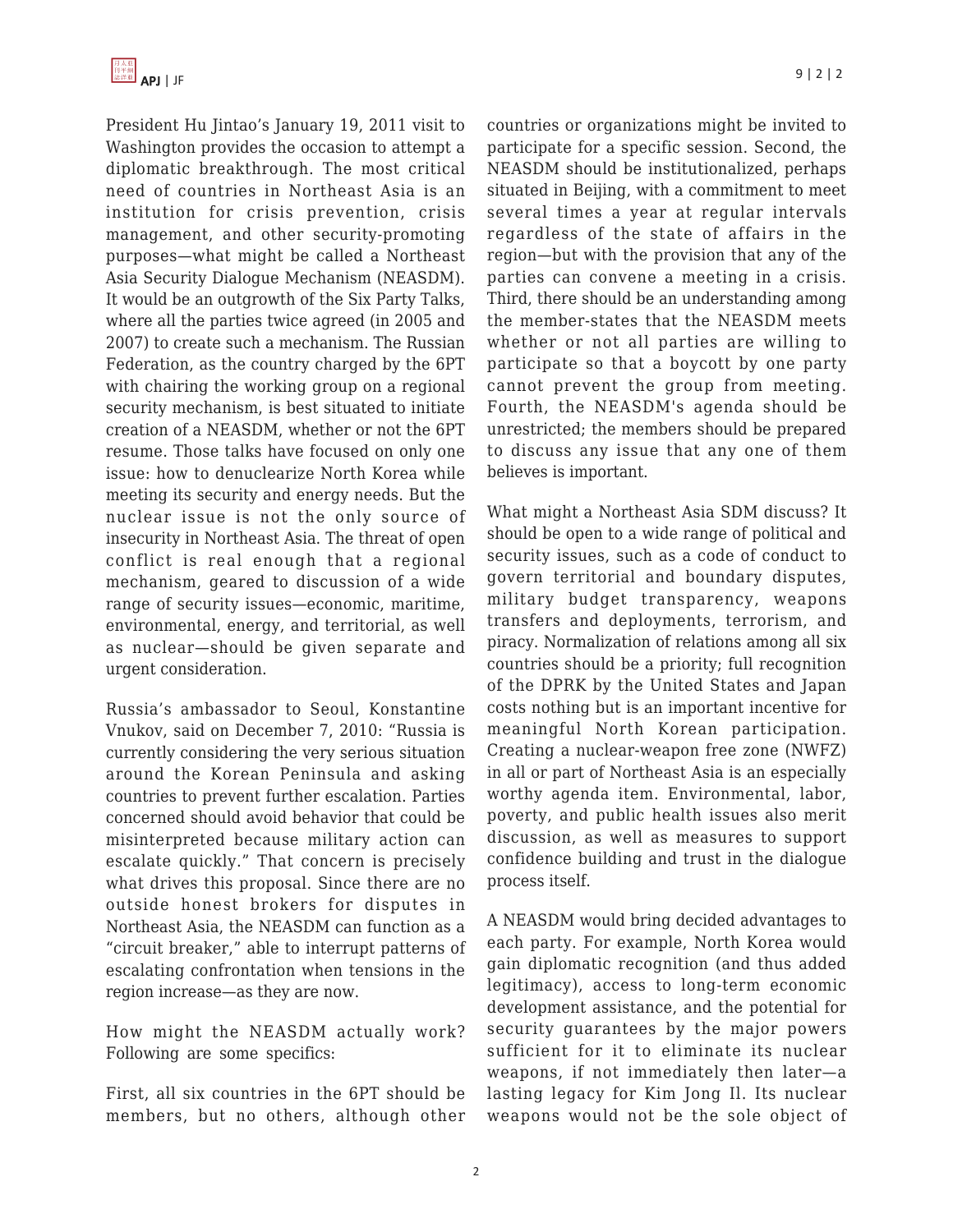debate, or even the first order of business, making agreement on other issues more likely. The NEASDM could be the setting for North Korea and the United States to reiterate their pledge in 1999 of "no enmity" or "hostile intent," possibly paving the way for officially ending the state of war on the Korean peninsula that has existed since the 1953 armistice. China, South Korea, and possibly Russia could then join the U.S. and North Korea in signing a peace treaty.

South Korea would gain security from a denuclearized peninsula and more stable relations with the North, as well as new economic opportunities that would flow from greater regional integration. For China, the NEASDM would ease concerns about the Korean nuclear situation. In the same way that its relations evolved with the ROK, the new mechanism would probably create expanded economic opportunities in Northeast Asia. China and Japan would have a new forum for discussing their disputes and building trust, starting with ways to avoid another confrontation at sea. Japan might also find the NEASDM a useful way to balance its foreignpolicy dependence on the United States while seeking common ground with China and South Korea on territorial issues. Stabilization of inter-Korean relations, greatly reducing the threat of chaos or war, would also be in Japan's interest. Russia would have an opportunity to enhance its claim to a leadership role in Northeast Asia. It would also gain added security from an agreement on nuclear weapons and the availability of a new channel for resolving territorial differences with Japan.

In the long run, the United States might benefit the most from this new security mechanism. It would be able to reduce its costly military presence in Northeast Asia and end the longstanding policy of extended nuclear deterrence while expecting improved military transparency from China and North Korea. In fact, the need for military alliances and bases,

and for nuclear weapons for deterrence, would be significantly reduced if the NEASDM proved successful.

The biggest obstacle to establishing a security dialogue mechanism based on multilateral cooperation and new security undertakings with North Korea may be domestic politics rather than incompatible national interests or even specific policy differences. Japanese leaders will have to deal with the unresolved question of abductees in North Korea and with pressures to isolate and weaken Pyongyang. President Obama will have to justify to a skeptical, if not hostile, Congress why he is abandoning "strategic patience" (i.e., sticks) and returning to engagement (i.e., carrots). In China, party-state leaders will have to convince hard-liners in the military and the foreignpolicy establishment that they are not abandoning North Korea or caving in to the United States. South Korea may be the toughest sell, for the Lee administration has seemed to be aiming at regime change in the North—and since Cheonan has had to deal with public sentiment in favor of getting even tougher with Pyongyang.

In all these cases, political leaders will have to make clear that the present tensions in Northeast Asia are being ratcheted up by military actions, yet cannot be resolved by force or pressure. To the contrary, only political engagement has the potential to avert a war, not by dialogue alone but also by providing incentives to all the parties to think in terms of common security.

A NEASDM might finally bring strategic stability and peaceful relations to a region that is on the edge. But it will take acts of political courage to confront rising nationalism and historic grievances that generate mistrust. Are today's leaders capable of such acts? There are precedents in Asia: Mao's decision to welcome Nixon to China; the visits to Pyongyang of Jimmy Carter and Madeleine Albright in the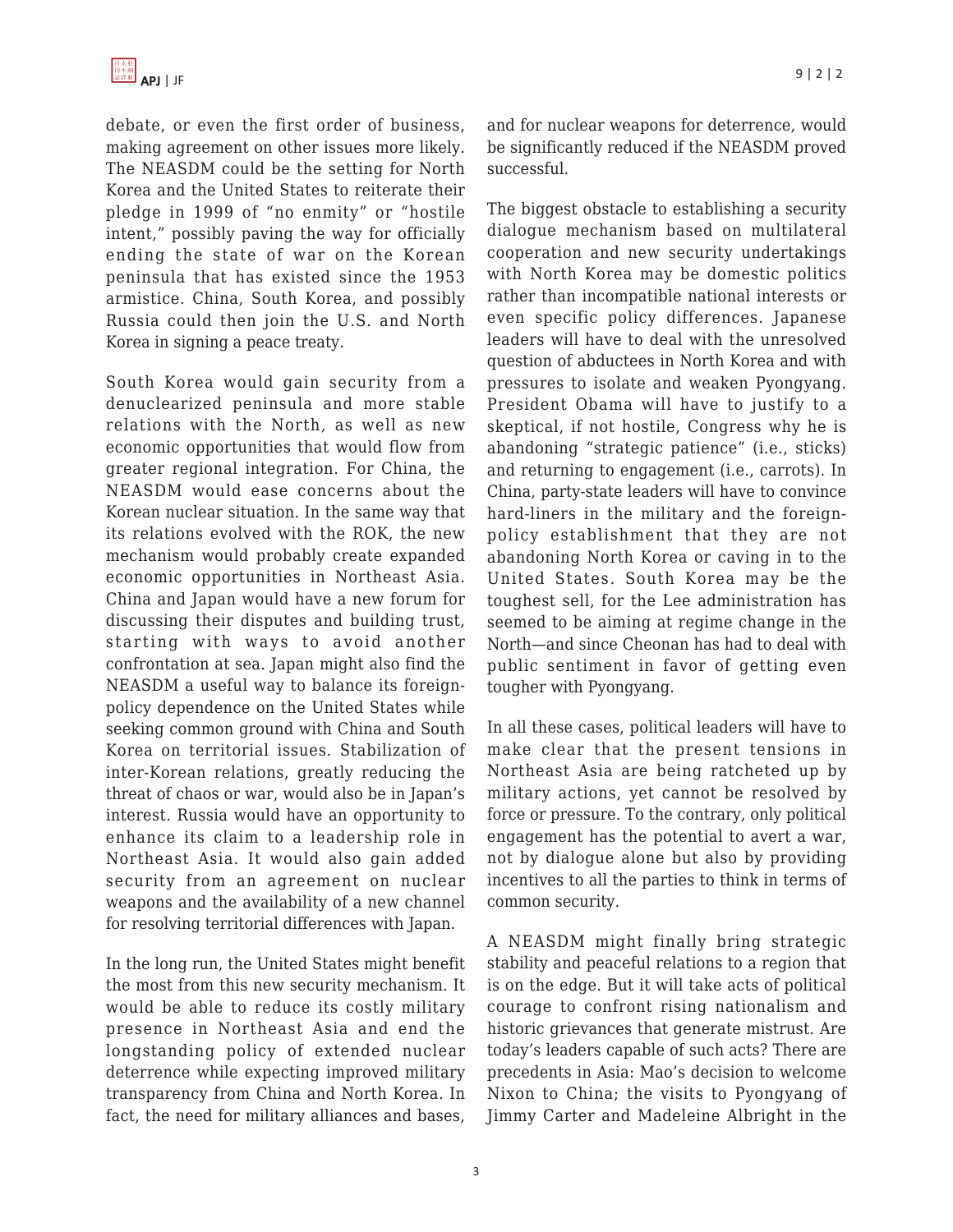1990s; and the summit meetings of Kim Dae Jung and Roh Moo Hyun with Kim Jong Il. With the threat of war very real, by miscalculation if not by design, the time for statesmanship—for engaging enemies and dampening rivalries—is at hand.

Mel Gurtov is Professor Emeritus of Political Science at Portland State University, and Editor-in-Chief of Asian Perspective, published in Seoul. His most recent book is [Global Politics](http://www.amazon.com/dp/1555878202/?tag=theasipacjo0b-20) [in the Human Interest](http://www.amazon.com/dp/1555878202/?tag=theasipacjo0b-20),  $5<sup>th</sup>$  ed. (Lynne Rienner Publishers, 2006). With Peter Van Ness, he is the co-editor of [Confronting the Bush Doctrine:](http://www.amazon.com/dp/0415355346/?tag=theasipacjo0b-20) [Political Views from the Asia-Pacific](http://www.amazon.com/dp/0415355346/?tag=theasipacjo0b-20). He thanks Peter Van Ness and Mark Selden for valuable comments.

Recommended citation: Mel Gurtov, Averting War in Northeast Asia: A Proposal, The Asia-Pacific Journal Vol 9, Issue 2 No 2, January 10, 2011.

#### On related topics:

• Tim Beal, [Korean Brinkmanship, American](http://japanfocus.org/-Tim-Beal/3459) [Provocation, and the Road to War: the](http://japanfocus.org/-Tim-Beal/3459) [manufacturing of a crisis](http://japanfocus.org/-Tim-Beal/3459)

• Wada Haruki, [From the Firing at Yeonpyeong](http://japanfocus.org/-Wada-Haruki/3458) [Island to a Comprehensive Solution to the](http://japanfocus.org/-Wada-Haruki/3458) [Problems of Division and War in Korea](http://japanfocus.org/-Wada-Haruki/3458)

[• Nan Kim and John Mc](http://japanfocus.org/-John-McGlynn/3452)Glynn[, Factsheet: WEST](http://japanfocus.org/-John-McGlynn/3452) SEA CRISIS IN KOREA



Click on the cover to order.